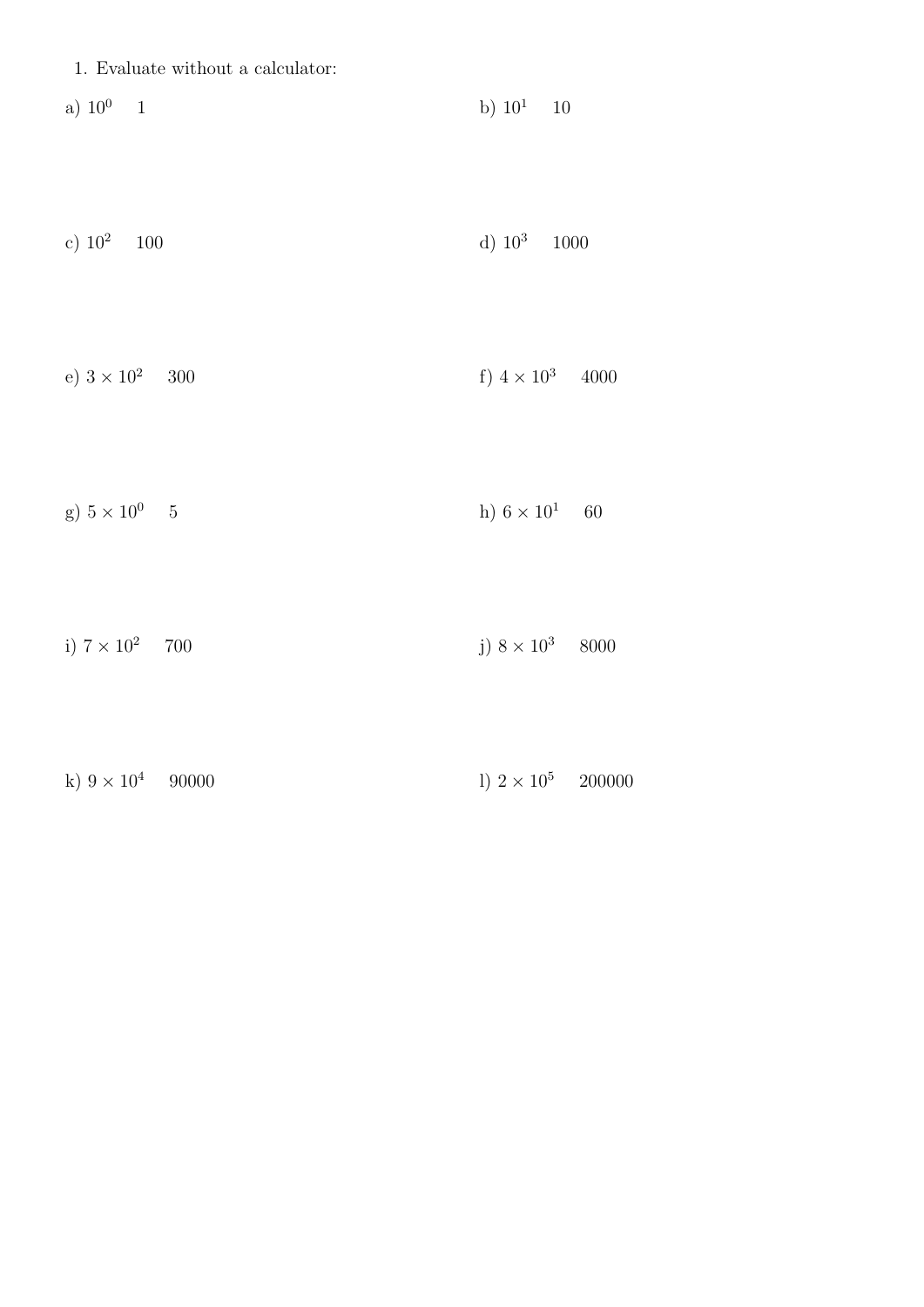2. Evaluate without a calculator:

a) 
$$
10^{-1}
$$
  $\frac{1}{10}$  or 0.1 b)  $10^{-2}$   $\frac{1}{100}$  or 0.01

c) 
$$
10^{-3}
$$
  $\frac{1}{1000}$  or 0.001 d)  $3 \times 10^{-2}$   $\frac{3}{100}$  or 0.03

e) 
$$
4 \times 10^{-3}
$$
  $\frac{1}{250}$  or 0.004 f)  $6 \times 10^{-2}$   $\frac{3}{50}$  or 0.06

g) 
$$
9 \times 10^0
$$
 9 h)  $6 \times 10^{-1}$   $\frac{3}{10}$  or 0.6

i) 
$$
7 \times 10^{-2}
$$
  $\frac{7}{100}$  or 0.07   
j)  $8 \times 10^{-3}$   $\frac{1}{125}$  or 0.008

k) 
$$
9 \times 10^{-4}
$$
  $\frac{9}{10000}$  or 0.0009   
l)  $2 \times 10^{-5}$   $\frac{1}{50000}$  or 0.00002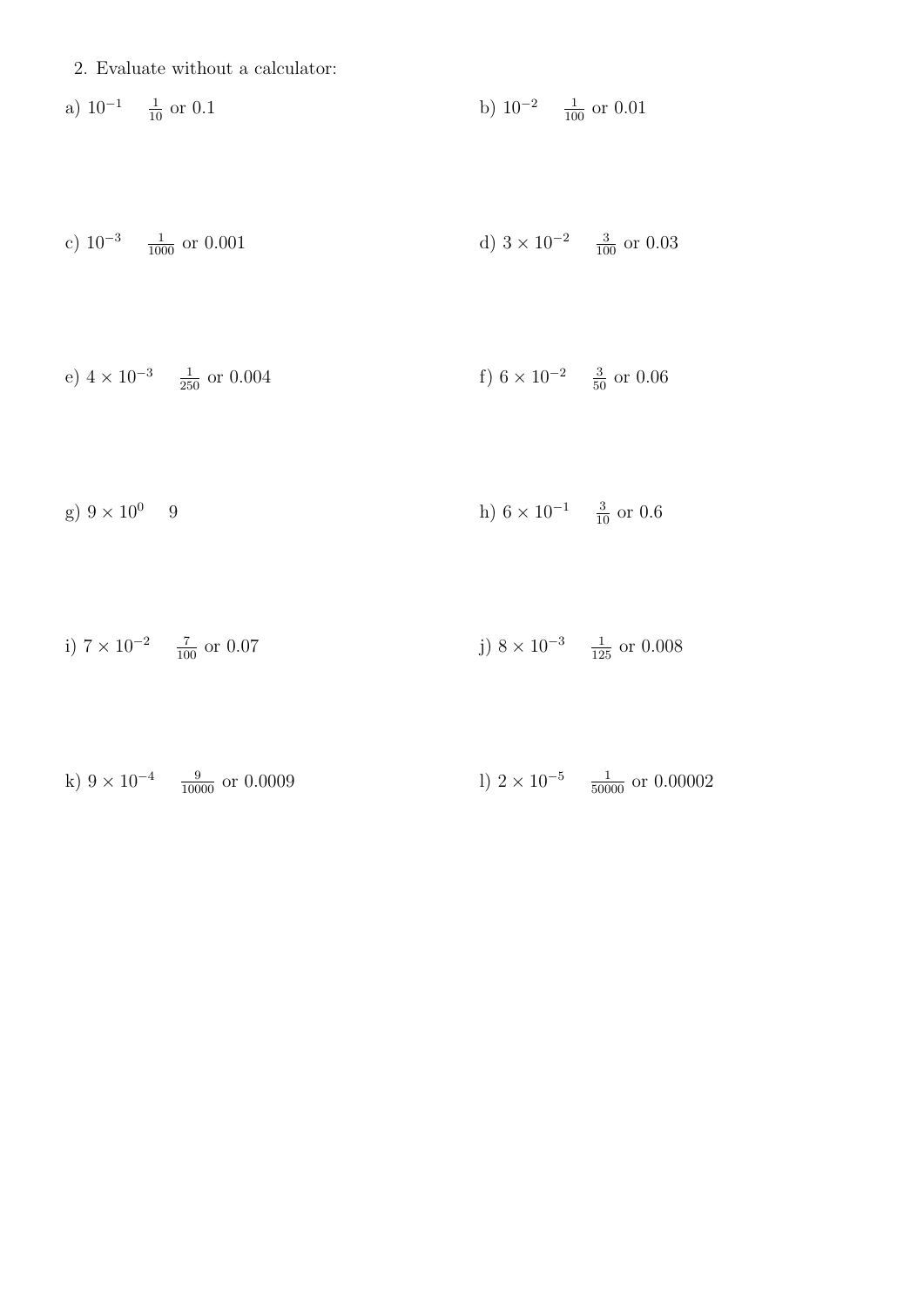|  |  | 3. Write the numbers in standard form: |  |
|--|--|----------------------------------------|--|
|  |  |                                        |  |

a)  $123 \t- 1.23 \times 10^2$ b)  $123000 - 1.23 \times 10^5$ 

c)  $4500 \, 4.5 \times 10^3$ d) 45920 4.592  $\times$  10<sup>4</sup>

e) 3000  $3 \times 10^3$ f) 400000  $4 \times 10^5$ 

g) 983  $9.83 \times 10^2$ h)  $456000 \t 4.56 \times 10^5$ 

i) 9870  $9.87 \times 10^3$ j)  $55500 - 5.55 \times 10^4$ 

| k) 8000 $8 \times 10^3$ | 1) 300000 $3 \times 10^5$ |  |
|-------------------------|---------------------------|--|
|-------------------------|---------------------------|--|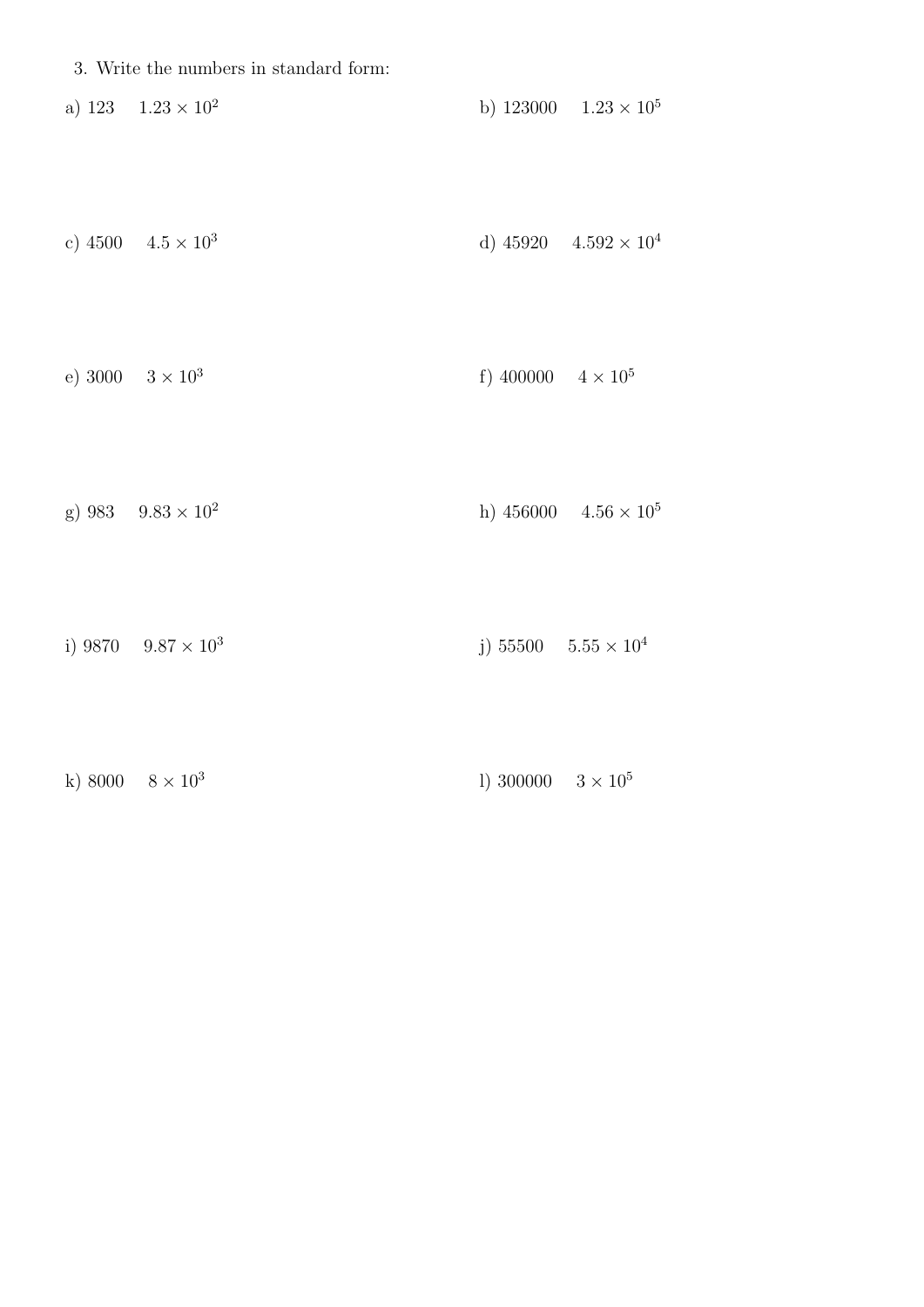- 4. Write the numbers in standard form:
- a)  $0.00123 \t 1.23 \times 10^{-3}$ b)  $0.123 \t1.23 \times 10^{-1}$
- c)  $0.045$   $4.5 \times 10^{-2}$ d)  $0.004592 \quad 4.592 \times 10^{-3}$
- e) 0.003  $3 \times 10^{-3}$ f)  $0.00004$   $4 \times 10^{-5}$
- g) 0.00983  $9.83 \times 10^{-3}$ h) 0.0000456  $4.56 \times 10^{-5}$
- i)  $0.00987$   $9.87 \times 10^{-3}$ j) 0.000555  $5.55 \times 10^{-4}$
- k)  $0.008 \t 8 \times 10^{-3}$ 1)  $0.00003 \t 3 \times 10^{-5}$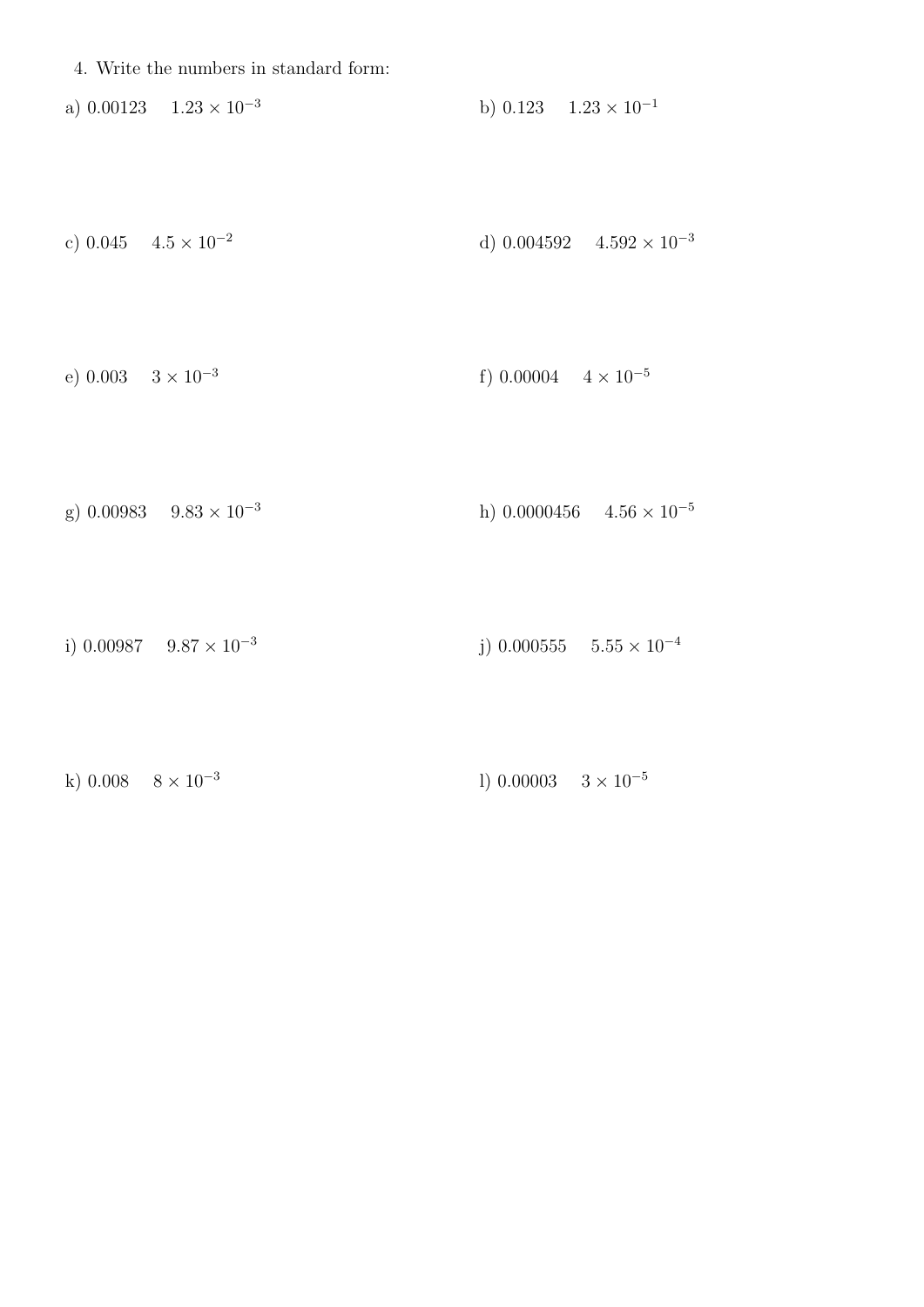|  |  | 5. Convert to normal numbers: |
|--|--|-------------------------------|
|  |  |                               |

- a)  $6.23 \times 10^{-3}$  0.00623 b)  $3.23 \times 10^{-1}$  0.323
- d)  $4.532\times 10^{-3}$   $-0.004532$ c)  $4.6 \times 10^{-2}$  0.046
- e)  $9 \times 10^{-3}$  0.009 f)  $3.5 \times 10^{-3}$  0.0035
- g)  $8.2 \times 10^{-5}$  0.000082 h)  $4.86 \times 10^{-5}$  0.0000486
- i)  $9.88 \times 10^{-3}$  0.00988 j)  $4.55\times 10^{-4}$   $-0.000455$
- k)  $9 \times 10^{-3}$  0.009 l)  $6 \times 10^{-5}$  0.00006